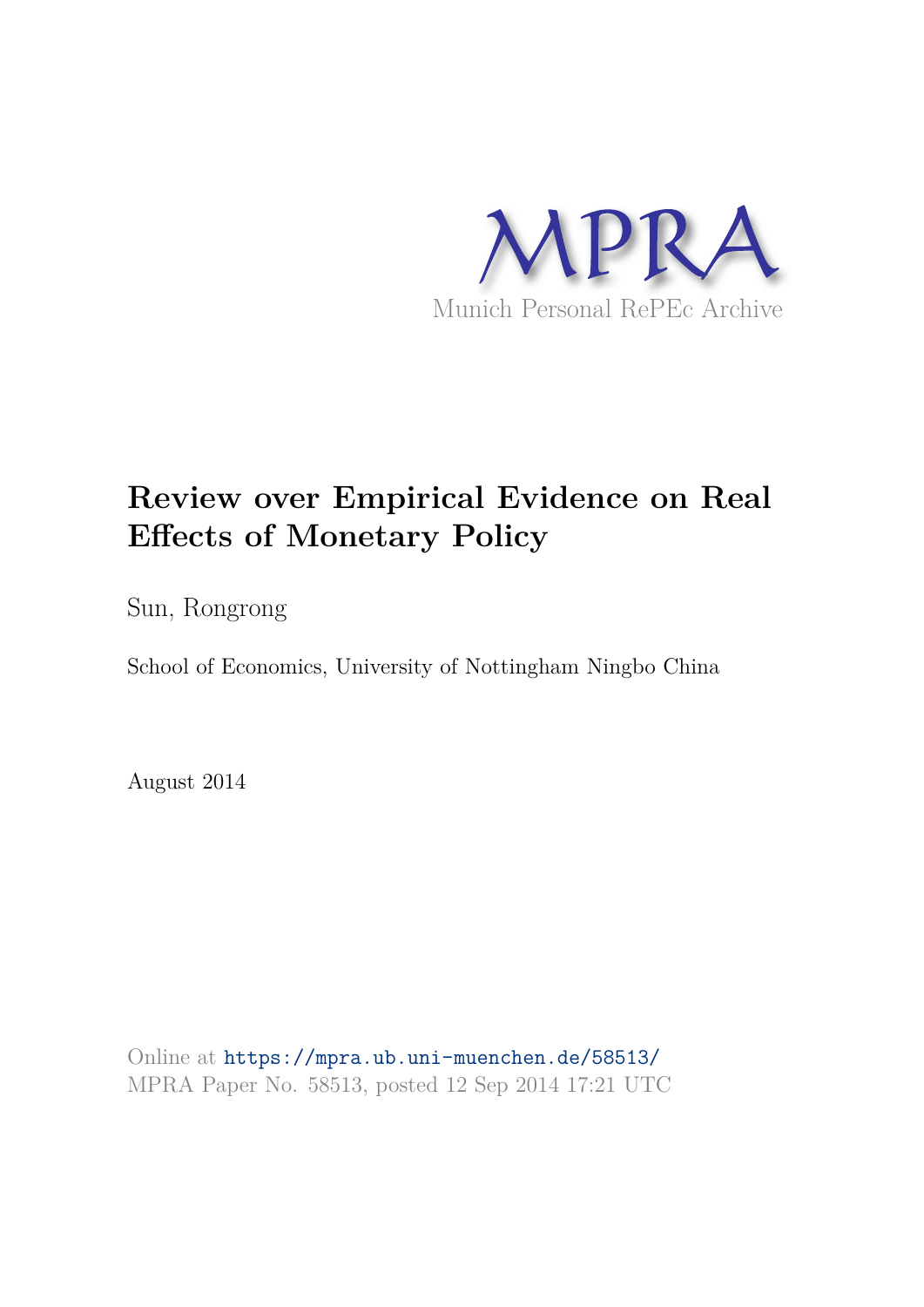# **Review over Empirical Evidence on Real Effects of Monetary Policy**

Rongrong  $Sun<sup>1</sup>$ 

**Abstract:** This paper reviews and discusses the empirical literature on the impact of monetary policy on output. We focus on the evolution of methods that these studies have applied and demonstrate the established fact that monetary policy has significant impact on output. Throughout the review, we particularly highlight two problems in estimating the effects of monetary policy: the problem of how to measure monetary policy and the identification problem.

**Key words:** monetary policy, non-neutrality, systematic monetary policy reactions, vector autoregression

**JEL-Classification:** E42, E52, E58

<sup>&</sup>lt;sup>1</sup> School of Economics, University of Nottingham Ningbo China, [rongrong.sun@nottingham.edu.cn.](mailto:rongrong.sun@nottingham.edu.cn) All remaining errors are my own.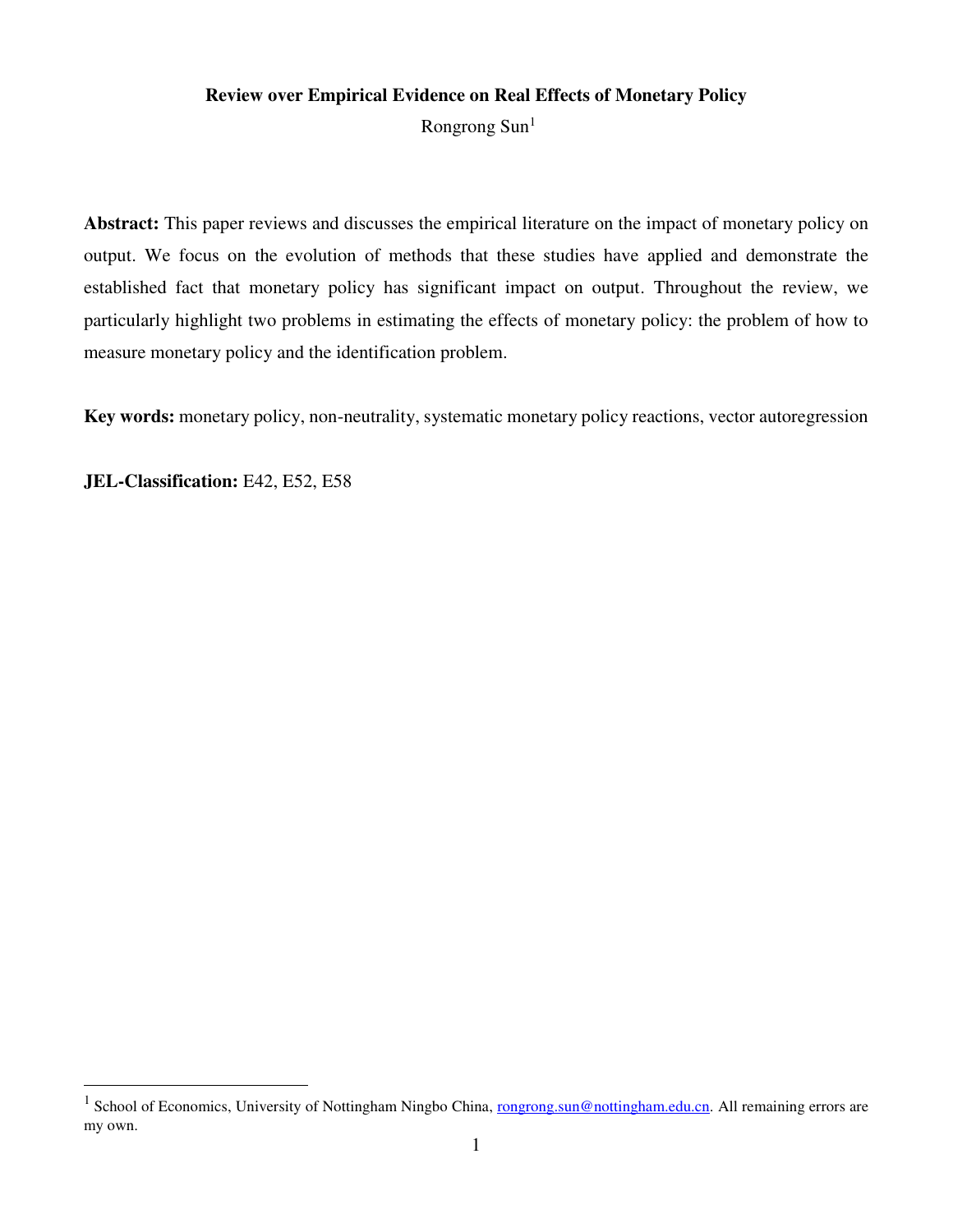### **1. Introduction**

 $\overline{a}$ 

The recent financial crisis and recession have revived debates about the role of monetary policy. An understanding of how monetary policy works is crucial for successful policy-making in terms of whether monetary policy has the potential to stimulate and/or stabilize the economy. For decades, these debates have inspired a lot of thoughts. There seems to be a wide agreement that monetary policy influences inflation, but not all economists agree that monetary policy affects real economic activities. Essentially, there are three main schools of views.

The first school is Keynesian economics, arguing that monetary policy does not only affect inflation but also systematically affects investment, production, employment and real incomes (at least in the short run).<sup>2</sup> The non-neutrality of monetary policy arises from market frictions, imperfect information, nominal rigidities or asynchronized price- and wage-setting behaviour, or even different norms<sup>3</sup> of decision-makers. Some Keynesians (though not all) argue that economic developments are path dependent<sup>4</sup> and thus, the demand shocks through monetary policy can lead to long-lasting effects on economic activities (see, e.g., [Akerlof 2007,](#page-15-0) [Ball 2009,](#page-15-1) [Mankiw 2001\)](#page-16-0). Despite this divergence in terms of short-run or long-run nonneutrality, all Keynesian economists believe that the short-run real effects matter. They argue that demand disturbances are the main source of economic fluctuations and activist demand management via monetary policy is strongly supported (see, e.g., [de Long and Summers 1988,](#page-15-2) [Romer and Romer 1989\)](#page-16-1).

The second school is the monetarist argument that monetary policy affects the economy in the short run, but with uncertain lags and uncertain magnitudes. In the long run, it affects nominal variables only and inflation is a purely monetary phenomenon. Monetary policy is nevertheless important because inflation is costly and monetary policy determines the inflation rate, as argued by Milton Friedman [\(1968\)](#page-15-3). Thus, the overriding objective of monetary policy should be price stability. This is the main contribution that monetary policy can provide. Monetary policy should be long-run oriented. Erratic monetary policy should be avoided. A rule of a fixed monetary growth rate is proposed by Milton Friedman (1968) – for example, 3 to 5 percent per year.

<sup>&</sup>lt;sup>2</sup> The new development of the Keynesian school is known as New Keynesian economics, which emphasizes the provision of microeconomic foundations for traditional Keynesian macroeconomic models. As the main predictions about monetary policy of these two kin schools are essentially the same, we will not particularly distinguish between them in this thesis.

<sup>3</sup>Akerlof [\(2007\)](#page-15-0) defines norms as how decision-makers think they and others should or should not behave.

<sup>&</sup>lt;sup>4</sup> The theoretical foundations include inter alia the hysteresis theory and the endogenous growth theory (Aghion and Howitt [1998,](#page-15-4) [Blanchard and Summers 1986\)](#page-15-5).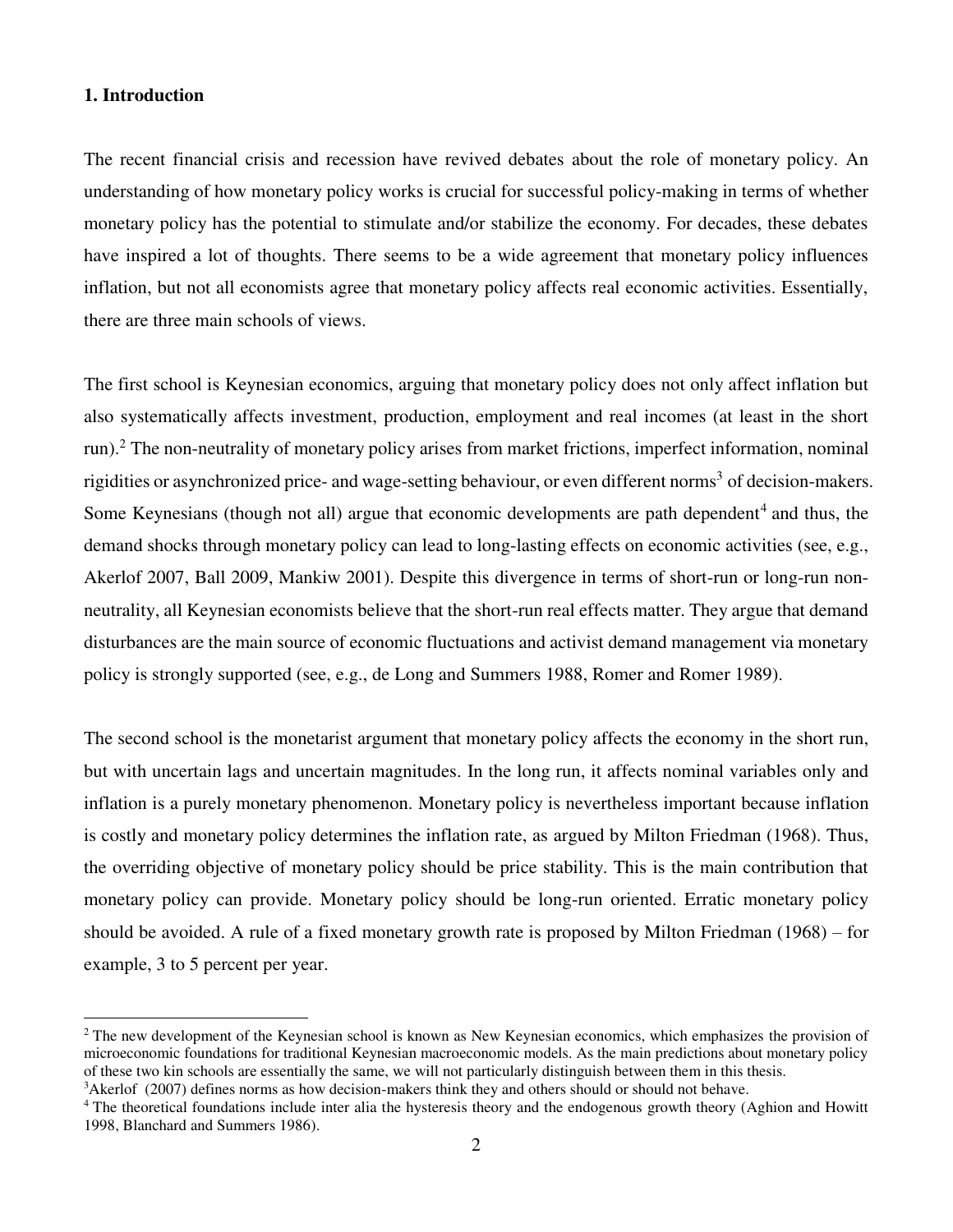The third school is new classical economics, arguing for rational expectations and full-employment equilibrium. New classical economists believe that only unexpected monetary policy shocks have an impact on economic activities, while systematic monetary policy actions are expected by economic agents and thus have no effect on the economy (see, e.g., [Lucas 1972,](#page-16-2) [1973,](#page-16-3) [1996,](#page-16-4) [Sargent 1976\)](#page-16-5). However, since policies cannot systematically fool all the people, monetary policy eventually plays a minor role in influencing economic developments. In the world of perfect markets, or the world with information imperfections but with rational expectations, monetary policy is neutral. Changes in the money stock induce proportional changes in prices only. Demand management with monetary policy is not desirable as these policy disturbances may amplify economic fluctuations. Rather, supply-side policies (for example, fiscal reforms to mitigate tax distortions) should be given more attention [\(see Lucas 2003\)](#page-16-6).

The Keynesian school differs from the other two in fundamentals. For Keynesians, the perfect market hypothesis does not hold: there are markets distortions, nominal rigidities and sluggish demand. Therefore, activist demand policy (for example, monetary policy) should be pursued to stimulate demand and impair distortions. The Phillips curve (i.e., the existence of tradeoff between inflation and unemployment) is one of the most important prediction of Keynesian theories for policy-makers. In contrast, new classical and monetarist economists believe in the power of the "invisible hand". Economic fluctuations are mainly driven by the supply side. Unemployment is largely structural (for example, due to a mismatch between job vacancies and the unemployed in skills, location, etc.). Activist demand policy is not wanted as it neither has an impact on the supply side nor on structural unemployment. Rather, monetary policy should more or less follow a fixed rule such that its unnecessary disturbances to the economy can be minimized. Once again, such debates are reflected in the current arguments among economists of different schools on how economies get out of the Great Recession and how high unemployment in the US can be reduced.

We can test the views of different schools by checking their rationales. According to the Keynesian view, changes in nominal aggregate demand affect real output because of nominal wage and price rigidities, which might arise due to costs of price adjustment. It predicts that a higher trend inflation leads to more frequent price adjustment and hence a steeper short-run Phillips curve (i.e., the tradeoff between inflation and unemployment is smaller). The new classical explanation for the Phillips curve is the Lucas imperfect information model [\(1972,](#page-16-2) [1973\)](#page-16-3). The short-run tradeoff between inflation and real output is observable only when firms misinterpret a change in the price level as a movement in relative prices and thereby adjust their production. The producers' expectations depend on the relative volatility of an individual price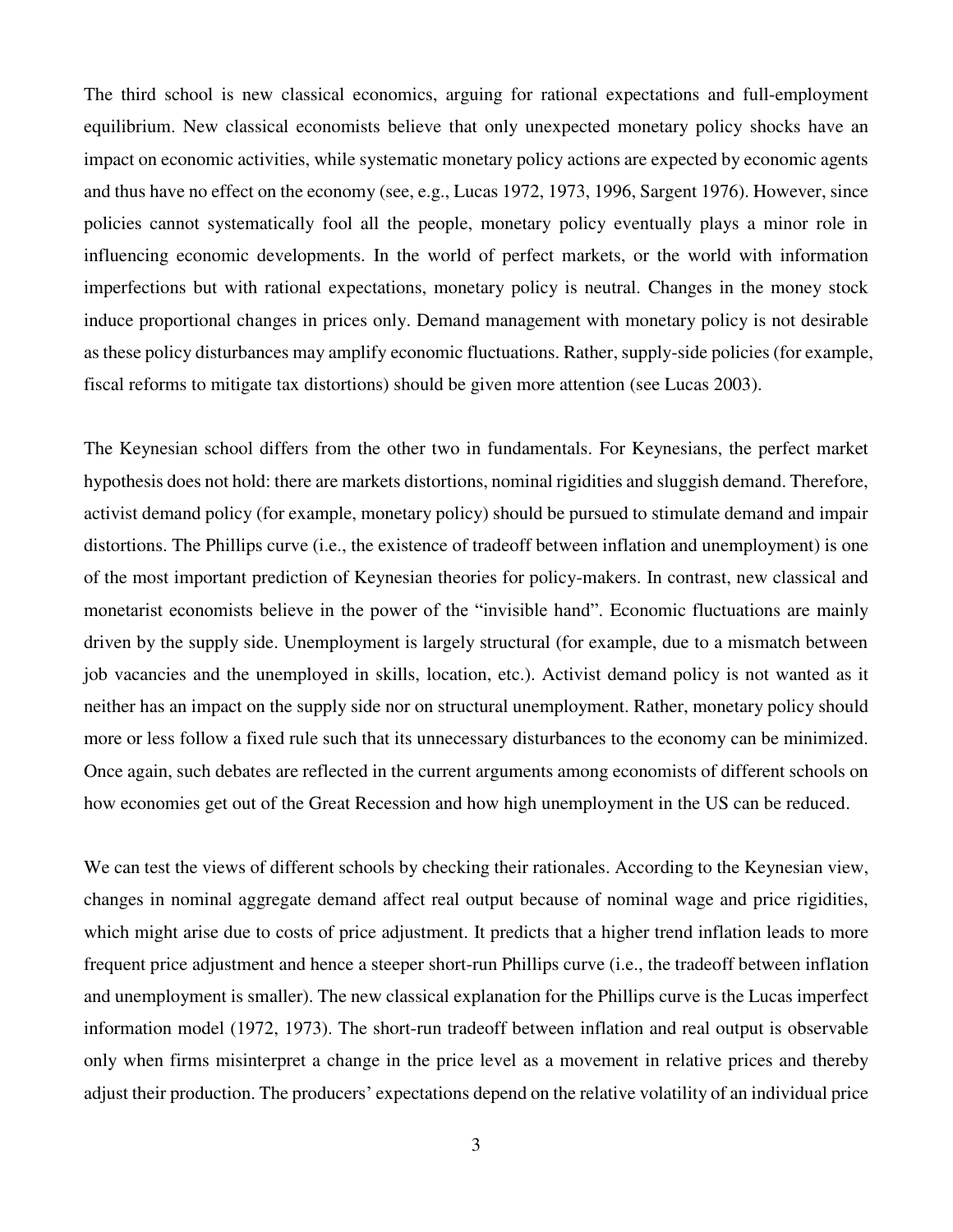to the aggregate price level. The more volatile is nominal aggregate demand, the less often a misperception occurs at the firm level. It predicts that the curve relating real output to unanticipated inflation should be steeper for countries with highly variable nominal aggregate demand.

[Lucas \(1973\)](#page-16-3) tests his imperfect information hypothesis with data from 18 countries and finds supportive evidence: increased nominal aggregate variability is associated with a diminishing output-inflation tradeoff. [Ball, Mankiw, and Romer \(1988\)](#page-15-6) provide empirical evidence based on a 43-country sample and confirm Lucas observation. However, their interpretation of this finding is different from that of Lucas: the uncertainty, arising from high nominal aggregate variability, increases nominal flexibility and thus reduces the real effects of nominal disturbances. They provide further evidence for the nominal rigidity hypothesis: they find that the cross-country differences in the output-inflation tradeoff are well explained by trend inflation even when nominal aggregate variability is controlled for. Their findings are consistent with the Keynesian theory that nominal rigidity is an important determinant of the output-inflation tradeoff.<sup>5</sup>

The key prediction of the Keynesian school is that monetary policy is not neutral. Indeed, various empirical evidence developed over the past five decades conforms this prediction. It is a well-established fact that in advanced economies<sup>6</sup>, monetary policy is found to have a significant impact on output (at least in the short run). Earlier surveys, such as Blanchard [\(1990\)](#page-15-7), Benjamin Friedman [\(1990\)](#page-15-8) and Orphanides and Solow [\(1990\)](#page-16-7), focus on the grounds of monetary non-neutrality, while [Boivin, Kiley, and Mishkin](#page-15-9)  [\(2010\)](#page-15-9) and [Christiano, Eichenbaum, and Evans \(1999\)](#page-15-10) mainly discuss recent studies that apply VAR (vector autoregression), or FAVAR (factor-augmented VAR) and DSGE (dynamic stochastic general equilibrium)<sup>7</sup> approaches. This paper reviews empirical evidence in the literature about the real impact of monetary policy, but it differs from the previous surveys by following the evolution of empirical methods that these studies have applied. Throughout the review, we discuss limits and advances of each method. In particular, we highlight two problems in estimating the effects of monetary policy: the problem of how to measure monetary policy and the identification problem.

<sup>&</sup>lt;sup>5</sup> [Sun \(2014a\)](#page-16-8) extends the sample till 2007 and provides updated evidence in support of the Keynesian theory.

 $<sup>6</sup>$  A large body of studies address monetary non-neutrality issue in advanced economies. Thus, this paper mainly focuses on</sup> the evidence established for advanced economies.

<sup>&</sup>lt;sup>7</sup> DSGE models have become a standard approach to theoretically examine effects of monetary policy.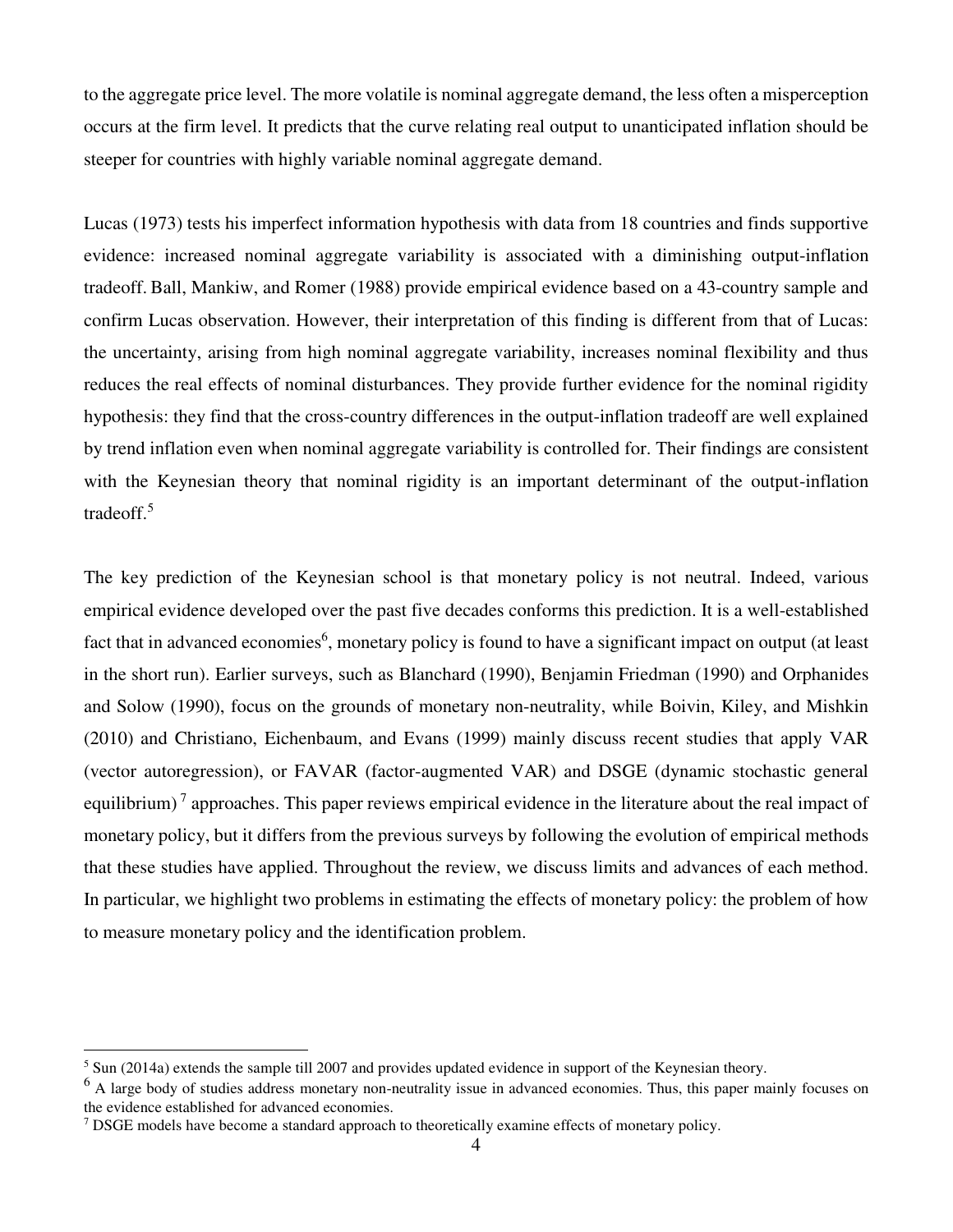This paper proceeds as follows. Section 2 reviews studies focusing on the money-income relationship in a simple regression, followed by the estimates based on a simultaneous-equation system. Section 3 discusses the policy measurement problem. Section 4 presents some more empirical evidence, with monetary policy measured with the short-term interest rate. Section 5 addresses some puzzles in the VAR literature and presents an alternative approach. Section 6 concludes.

#### **2. Money and Income: From Milton Friedman to the VAR Studies in the 1980s**

The empirical study of the money-income relationship can be traced back to Friedman and Schwartz [\(1963b\)](#page-15-11). In that study, they examined timing patterns of changes in the money growth rate in the US, and compared those to the reported peaks and troughs of the business cycles. They found that changes in the money growth rate led fluctuations in the business cycle, though those leads were varying over time. Thus, their conclusion was the short-run non-neutrality of monetary policy. Another empirical contribution in this line is made by Andersen and Jordan [\(1968\)](#page-15-12) of the Federal Reserve Bank of St. Louis. They regressed changes in GNP on contemporary and three lagged values of changes in money stocks, and found that changes in money stock have significant impacts on output. Afterwards, this money-output regression became known as the St. Louis equation and has been widely applied by economists in the estimation of the effects of monetary policy.

Yet, the result based on this single equation provides information about the correlation between variables, but nothing about the direction of causation. Causation can run in both directions. The observed interaction of money and output could reflect the policy reaction to the state of the economy, or the effects of monetary policy on output, or very likely, the mixture of both. Hence, we need to identify the causal direction.

In 1980, Christopher Sims [\(1980b\)](#page-16-9) proposed a new econometric methodology, vector autoregression (VAR), to solve this identification problem. VAR is a kind of extension of the St. Louis equation through including several simultaneous equations in a system. We can thus run regressions of the variables of interest on their own lagged terms, and the lagged and *contemporaneous* terms of the other variables in the system. The reaction of monetary policy to the state of the economy is (implicitly) modelled in the equation for the policy indicator (for example, the money stock). Then, in an identified VAR model, the unexplained part of changes in the money stock (the error term or the so-called structural innovations in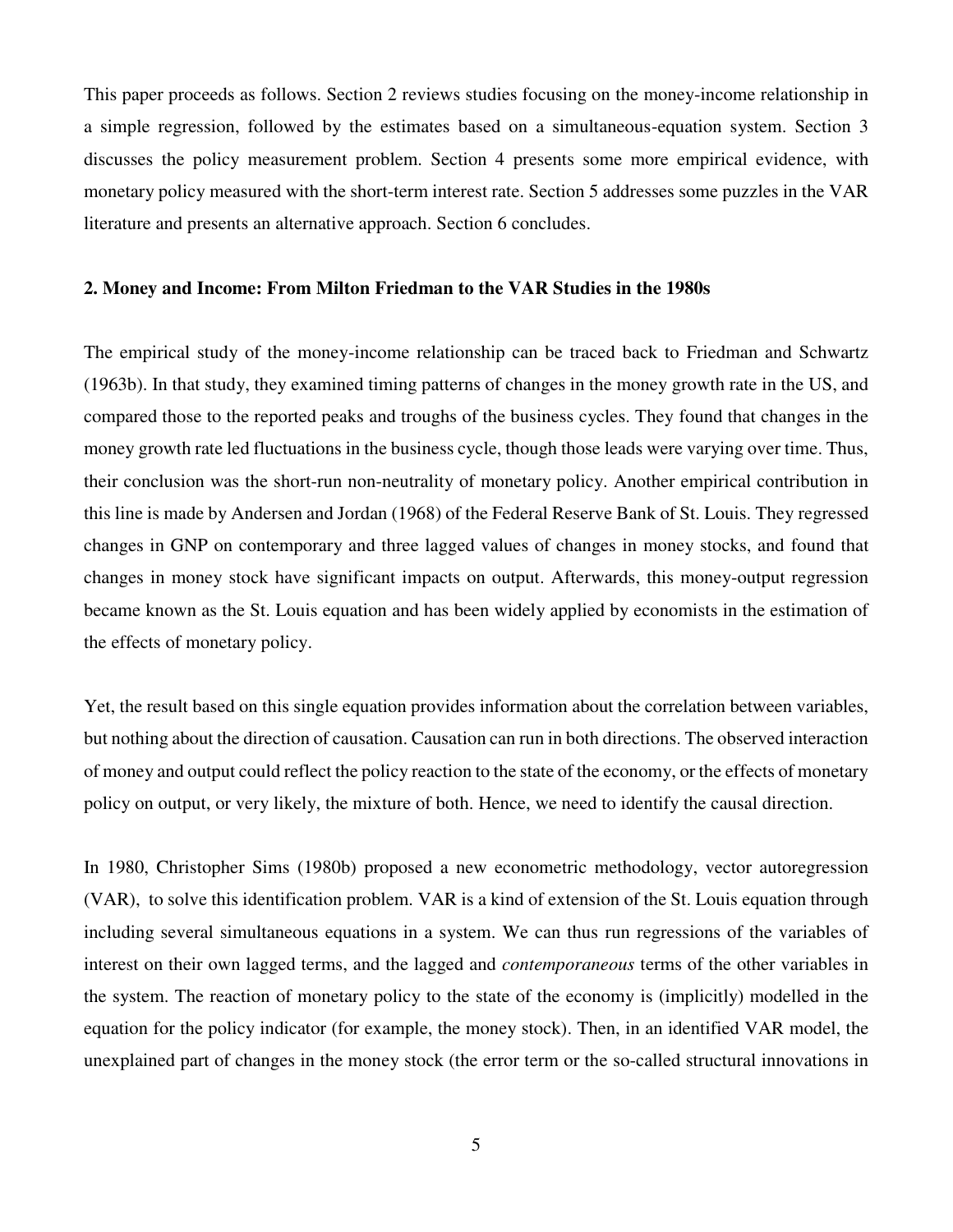the VAR literature) is interpreted as exogenous policy shocks. The estimates of the impact of these structural innovations on output give the effects of monetary policy on the real economy.

Thus, in a standard VAR model, at least two equations are included: one is designed to identify the effects of monetary policy on output – represented by the equation with output regressed against a policy indicator; and other captures the reaction of policy to the state of the economy – represented by the equation with changes in the money stock depending on the output. With the regression results, it is possible to generate an impulse response analysis that traces out dynamic impacts of policy changes on the variables of interest.

However, special efforts have to be made to identify the policy shocks. In a VAR model, the true relationship between macroeconomic variables includes the contemporary interaction of those variables, as specified in structural equations. That is, a vector of the current terms of these variables, *Xt*, appears on both sides of the equations. To run multi-regressions simultaneously, we need to transform equations to a reduced form: with  $X_t$  appearing only on the left-hand side of equations. However, the reduced-form error terms are different from structural errors and hard to interpret with economic meanings. Therefore, it is necessary to restore structural equations and derive structural errors that we can interpret, for example, as policy shocks. *Identifying* structural equations from the estimated reduced-form equations is a key issue and requires some additional structural restrictions on the system. Quite often used identification restrictions include recursive ordering, orthogonalization of contemporaneous errors, or the introduction of some neutrality constraints, either in terms of the short run or the long run.<sup>8</sup> This kind of VAR is known as structural VAR (SVAR), as structural assumptions are made to identify policy shocks.

The VAR methodology was soon widely applied by monetary economists. In Bernanke's words, "identified VAR methods are currently the best available means of measuring effects of monetary policy changes on the economy" [\(Bernanke 1996: 73\)](#page-15-13). Over the past three decades, large amounts of literature using VAR have emerged. The application of VAR methodology first appeared in the studies continuing to explore the money-income relationship in the 1980s. The conclusions concerning the predictability of money on income made by those studies are not robust and not consistent over time, in contrast to Friedman and Schwartz' [\(1963b\)](#page-15-11) claims that there exists a steady relationship between money and income. Table 1 shows four selected studies, which shed some light on the debates in monetary economics during that period.

 8 For more, see Kennedy [\(2003\)](#page-16-10) an[d Lütkepohl \(2005\)](#page-16-11).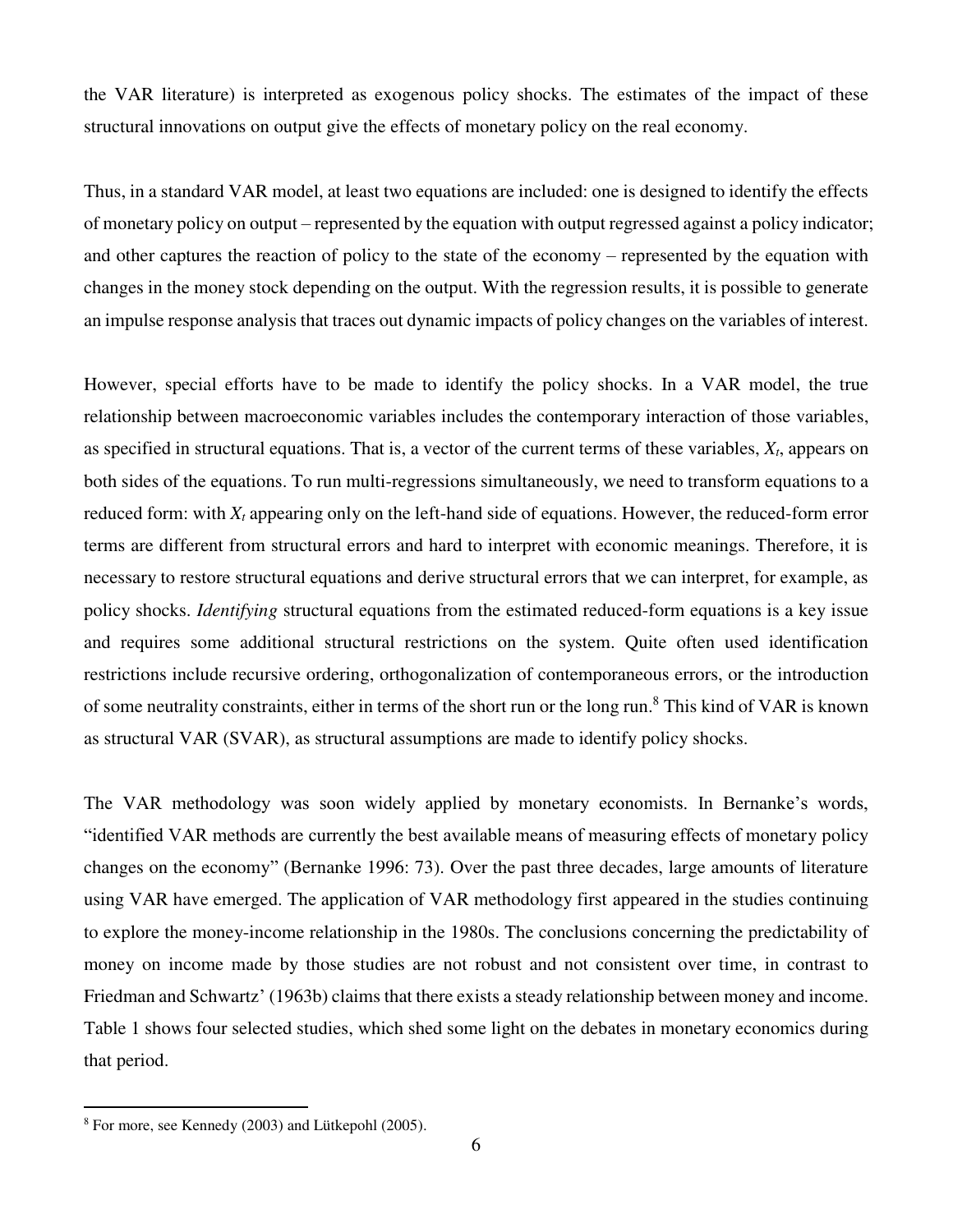| <b>Study</b>                       | <b>Sample Period</b>     | <b>Variables</b>                            | <b>Conclusions</b>                                                                                                                                                                                           |
|------------------------------------|--------------------------|---------------------------------------------|--------------------------------------------------------------------------------------------------------------------------------------------------------------------------------------------------------------|
| Sims (1980a)                       | $1920 - 41$ ;<br>1948-78 | Rs, M1, P, IP                               | With the interest rate added into the model, M1 loses predictive<br>power. The interest rate turns out to explain more of the variation<br>in output, accounting for about 30 percent in the Postwar period. |
| Eichenbaum and<br>Singleton (1986) | 1949 - 1983              | $\Delta(M1)$ , $\Delta/IP$ ),<br>$\pi$ , Rr | The monetary growth rate does not help predict output growth.                                                                                                                                                |
| Stock and Watson<br>(1989)         | $1959 - 1985$            | IP, M $1, P, Rs$                            | M1 does not Granger-cause IP growth, but the deviation of<br>money growth from a linear time trend does.                                                                                                     |
| Spencer $(1989)$                   | 1948-1978                | $M1$ , IP, P, Rs                            | The VAR estimates are not robust, but sensitive to the relative<br>ordering of the variables, the detrending methods, the lags<br>selection, and the data frequency.                                         |

## **Table 1: Selected studies on the money-income relationship, using VAR**

Notes: M1 stands for the monetary aggregate M1; P for consumer price index; IP for industrial induction;  $\pi$  for CPI-inflation; IR for residential investment; Rs for three-month Treasury bill rate; Rr for real interest rate. All variables are in logarithm, with the exception of various interest rates and the inflation rate.  $\Delta(x)$  indicates that variable *x* is in first difference.

Source: Authors' summary based on the studies listed.

These studies use a monetary aggregate,  $M1<sup>9</sup>$ , to measure monetary policy and examine the effects of changes in M1 on industrial production for the US economy. Despite this similarity, they come to different conclusions. Sims [\(1980a\)](#page-16-12) examines the forecast error variance decomposition of the VAR model at the time horizon of four years after a policy shock. In the first specification of the VAR model with M1, IP and price level, Sims shows that although money helps predict real income for both the interwar and the postwar period in the US, the predictability of money for the latter period is only half of that for the former period. When the short-term nominal interest rate is added to the VAR system, money ceases to predict real income. Based on this finding, Sims concludes that monetary policy does not explain post-war business cycles.

Eichenbaum and Singleton [\(1986\)](#page-15-14) build their VAR model using postwar US data. They find that money growth does not help predict output growth and interpret this as the evidence for neutrality of monetary policy. Stock and Watson [\(1989\)](#page-16-13) argue that this finding is sensitive to the detrending<sup>10</sup> methods applied to the data. They apply a different detrending method – introducing a linear time trend to money growth – and find that money growth itself does not explain the variations of output, but the deviation of money growth from its time trend is useful for forecasting real growth in industrial production. Spencer [\(1989\)](#page-16-14)

<sup>&</sup>lt;sup>9</sup> For the US data, M1 is the sum of currency held by public and demand deposits.

<sup>&</sup>lt;sup>10</sup> Detrending refers to the process of transforming non-stationary time series into stationary ones. Different methods can be used, e.g., take first differences, which is widely used; introduce a time trend, either linear or time-varying; or, use some filtering techniques, such as the Hodrick-Prescott filter and the Kalman filter.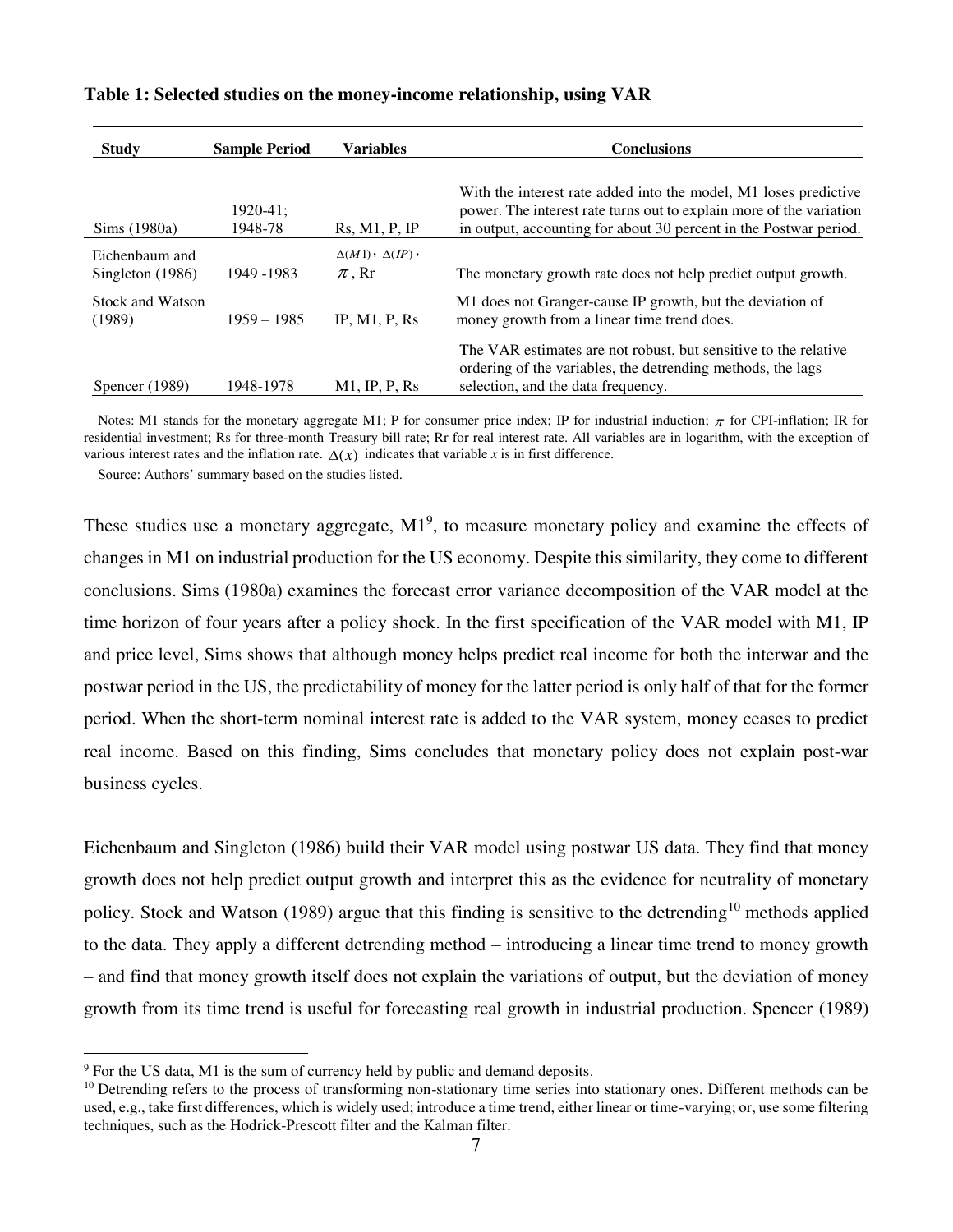extends this argument. He confirms Stock and Watson's finding. Moreover, he demonstrates that the VAR estimation results are not robust to the model specification: they vary with changes in the relative ordering of the policy and the macroeconomic variable, the lag length and the data frequency.<sup>11</sup>

The development of the literature on monetary policy in the 1980s showed that it was possible to use the VAR to trace out what happened in the "black box" after changes in monetary policy. Yet, the estimate results based on VAR models are somehow mixed. Despite the sensitiveness to the model specification, in general they indicate less effectiveness (or even neutrality) of monetary policy in the postwar US.

# **3. Is the Money Stock a Good Measure of Monetary Policy?**

 $\overline{a}$ 

The interpretation of those VAR estimates in the 1980s reflects the strong influence of monetarism on the economics profession at that time: the money stock was believed to be the good single indicator of monetary policy and the absence of the money-income relationship simply implied the neutrality of monetary policy. However, McCallum [\(1983\)](#page-16-15) argues that the breaking-down of a money-income relationship says nothing about the neutrality of monetary policy. Rather, he pointed out that this result was due to the use of improper measures of monetary policy with monetary aggregates.

Bernanke and Blinder [\(1992\)](#page-15-15) and Bernanke and Mihov [\(1997,](#page-15-16) [1998b\)](#page-15-17) argue that the measurement of monetary policy is regime dependent – the indicator for monetary policy should be carefully studied in the framework of central banks' operating procedures. In the United States, the Fed's operating procedure experienced large changes after the War. During most of the postwar period, the Fed is better described as a federal-funds-rate targeter. That is, the Fed sets an implementing target for the federal funds rate, and then through open market operations keeps the target rate prevailing in the reserves market. In doing so, the Fed accommodates the fluctuations in money demand induced by income changes, which makes the money supply endogenous. A change in the money stock hence reflects factors other than policy changes. The endogeneity of the money supply no longer makes the money stock a good policy indictor.

Changes in the operating procedures, which have also been seen in many other advanced economies, thus require economists to find another indicator to measure monetary policy. Studies turn to the short-term

 $11$  Further evidence can be found in de Grauwe and Costa Storti [\(2004\)](#page-15-18), where they conduct a meta-analysis with a sample of 43 studies using VAR. They find that the use of different identification assumptions helps explain a large variation in the estimated effects of monetary policies on output in those studies.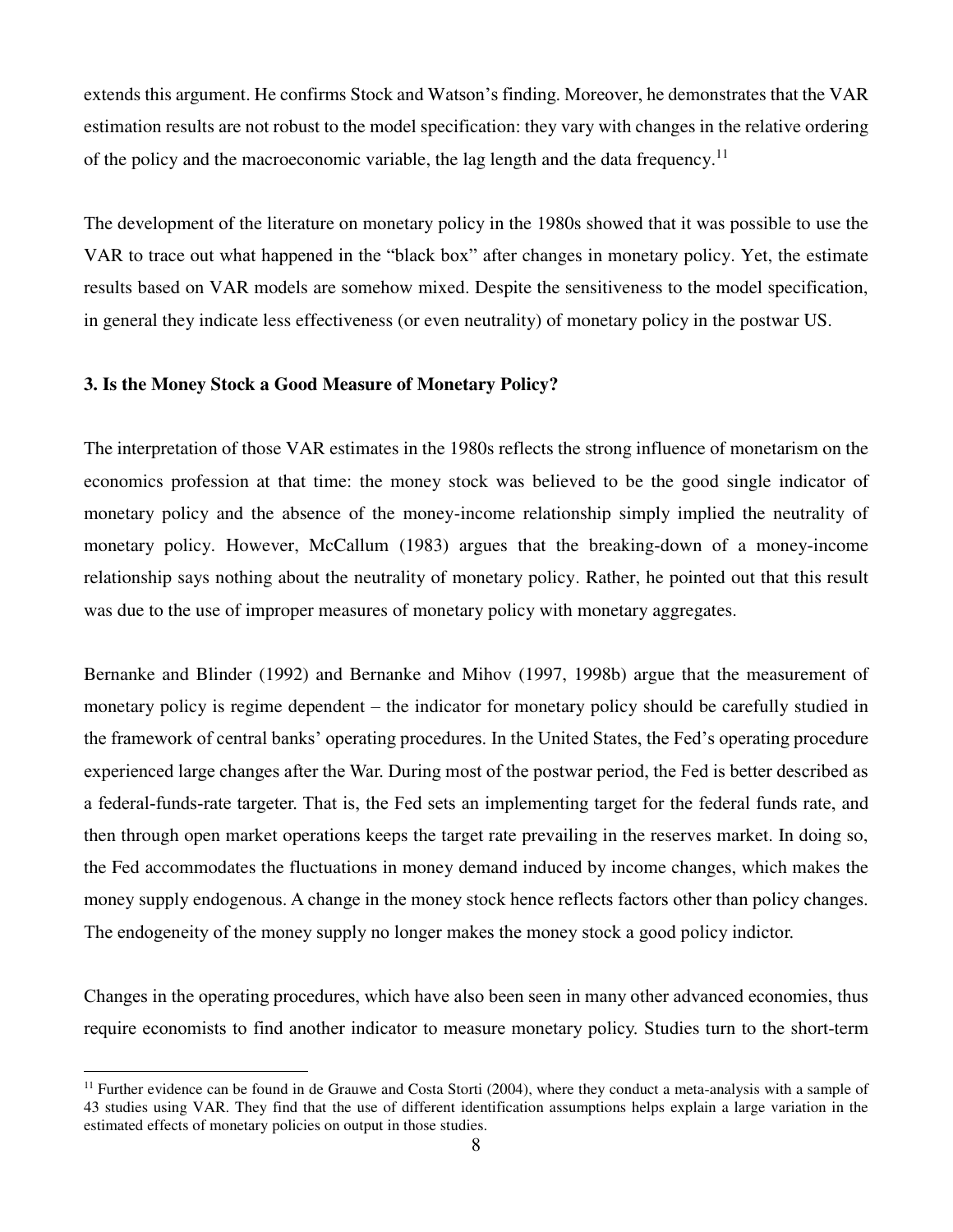nominal interest rate and examine its potential for a policy indicator. Bernanke and Blinder [\(1992: 901\)](#page-15-15) demonstrate that the federal funds rate is "extremely informative" and "sensitively records shocks to the supply of bank reserves". Thus, they propose the federal funds rate as the policy indicator for the Fed. Applying their approach to Germany, Bernanke and Mihov  $(1997)^{12}$  $(1997)^{12}$  argue that, analogous to the US case, policy instrument rates – the Lombard rate and the call rate<sup>13</sup> – performed as the optimal indicator of German monetary policy. Following these findings, it has been a standard practice to measure monetary policy of those central banks in advanced economies with the short-term interest rate. Studies thus focus on the linkage from changes in the short-term interest rate to real GDP and put less or no emphasis on monetary aggregates, what McCallum's [\(2001\)](#page-16-16) describes as "monetary policy analysis in models without money".

## **4. Real Effects of Monetary Policy Revisited**

 $\overline{a}$ 

Numerous studies have surged in the 1990s, modeling the interaction between changes in the short-term interest rate and economic developments with the VAR approach. The conclusions made in those studies are quite consistent across countries: shocks to monetary policy induce strong real effects, while price effects are sluggish and small (see, e.g., [Bernanke, Gertler, and Waston 1997,](#page-15-19) [Christiano, Eichenbaum,](#page-15-10)  [and Evans 1999,](#page-15-10) [de Grauwe and Storti 2008\)](#page-15-20).<sup>14</sup> The maximum impact on output is found about two years after a monetary policy shock.

Figures 1-3 represent the findings from four selected studies.<sup>15</sup> As shown in Figure 1, the impulse responses of real output to a contractionary policy shock, estimated by Leeper, Sims and Zha [\(1996\)](#page-16-17) and Bernanke and Mihov [\(1997\)](#page-15-16), are quite similar for two countries – the US and Germany. After about six to eight months, real output drops substantially and stays at the lower level over the reported time horizon (four years). Compared to real output, the unemployment rate, as reported by Bernanke and Blinder [\(1992\)](#page-15-15) and displayed in Figure 2, needs a longer period of time to respond to a policy shock. Then, following a minor drop, it rises quickly and constantly, and peaks after about two years. Figure 3 shows the impulse

 $12$  The measurement problem turns to be even more severe in case of emerging economies, where the central banks use multiple policy instruments, including unconventional ones. [Sun \(2014b\)](#page-16-18) extends the Bernanke and Mihov's approach to China and finds that indeed, Chinese monetary policy cannot be sufficiently measured by a short-term interest rate or a monetary aggregate alone. Rather, it is better measured by jointly considering the PBC's multiple policy instruments.

<sup>&</sup>lt;sup>13</sup> That is the money market rate in Germany, analogous to the federal funds rate in the US.

<sup>&</sup>lt;sup>14</sup> In particular, de Grauwe and Costa Storti (2008) draw their conclusion from a meta-analysis with a sample of 86 published studies using VAR to estimate the effects of monetary policies on output.

<sup>&</sup>lt;sup>15</sup> To make the graph easier to read, we represent the point estimates without confidence intervals.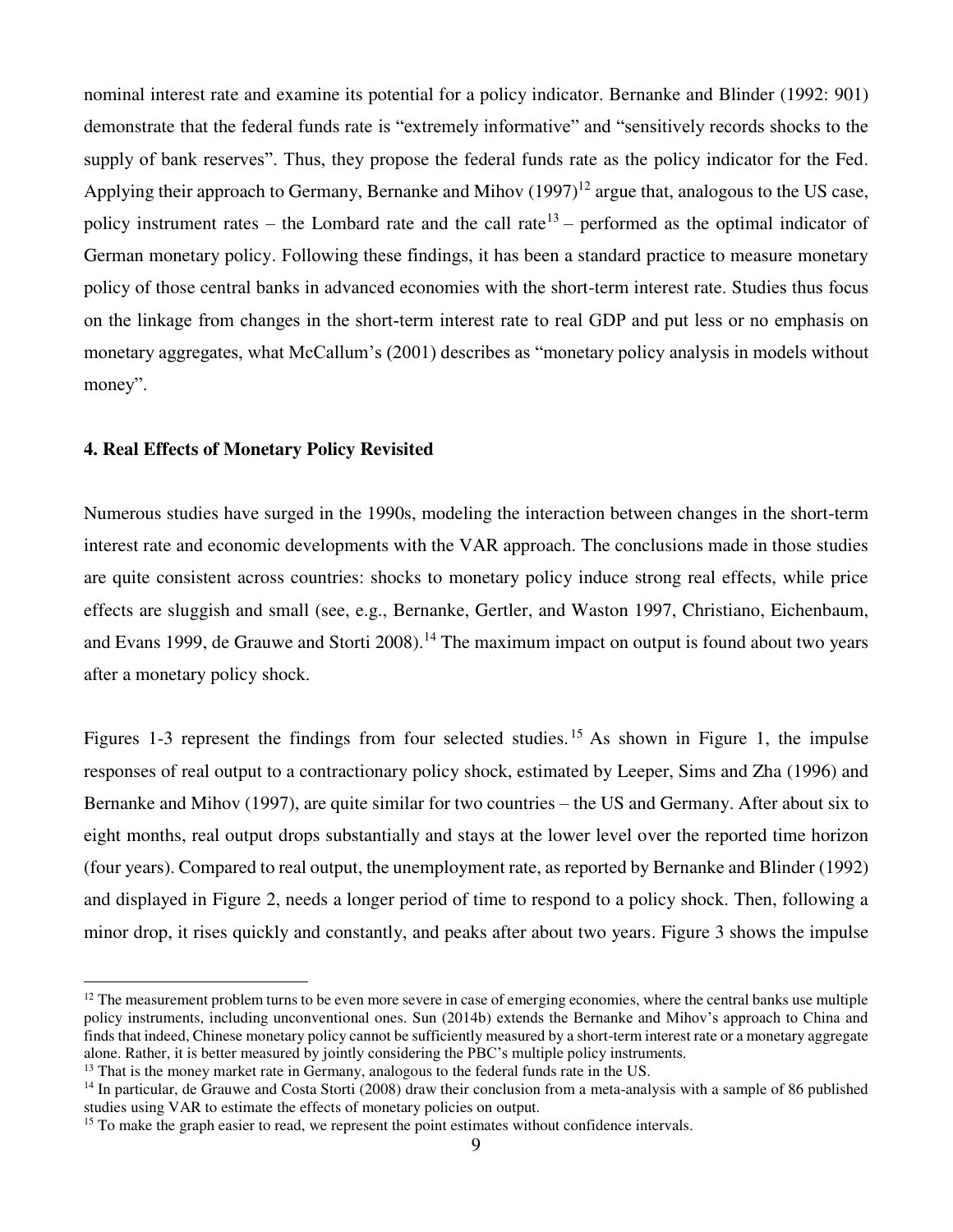response of real GDP to an expansionary monetary policy shock, reported by Bernanke and Mihov [\(1998a\)](#page-15-21). Symmetric to the impulse response of output to a contractionary policy shock, real GDP rises quickly and constantly after an initial small decline, and reaches the peak in about two years. Afterwards, it decreases slowly and stays at a higher level.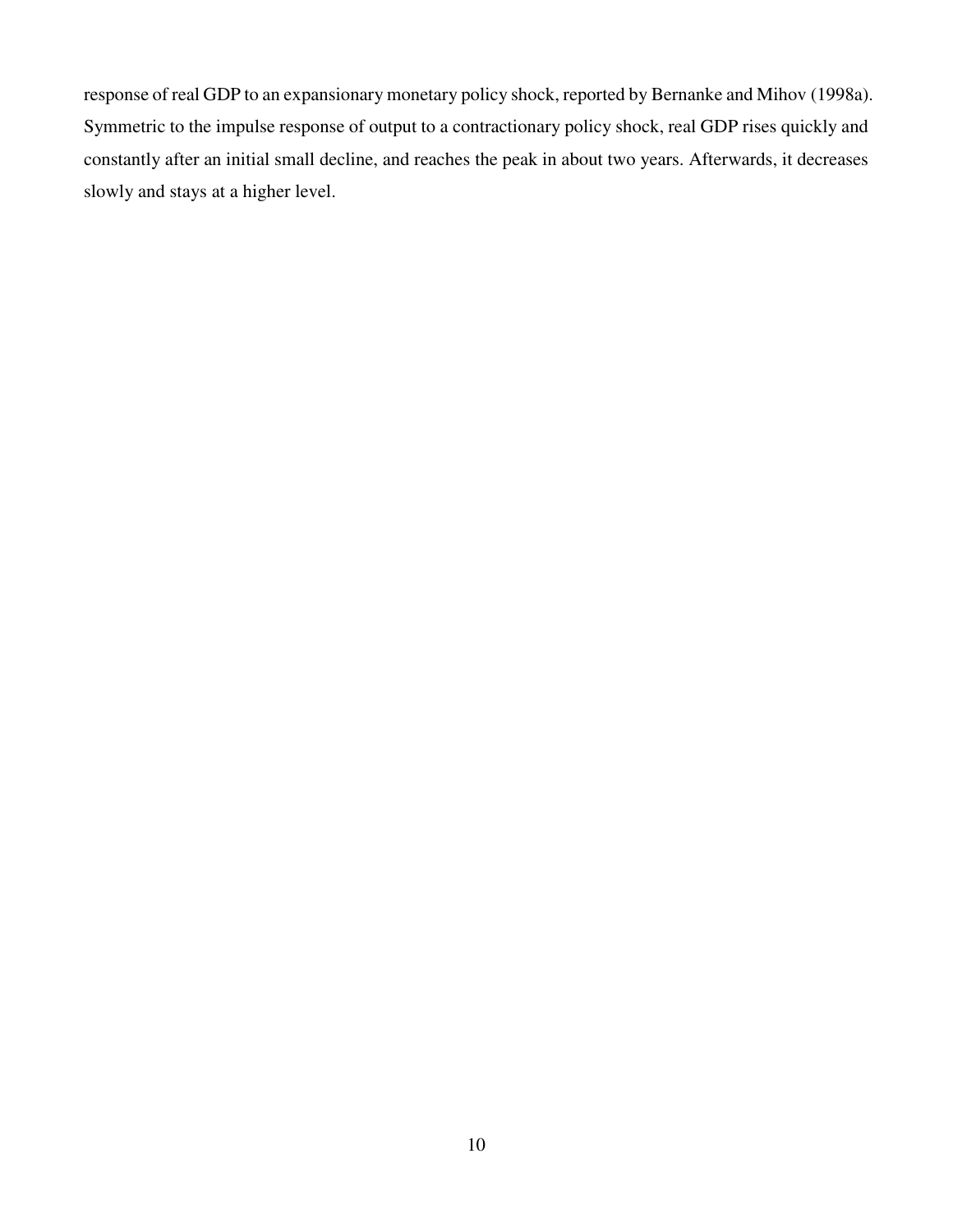

**Figure 1: Responses of output to a rise of the interest rate, US and Germany** 





**Figure 3: Response of real GDP to a decrease of the federal funds rate, US** 



Notes: Figure 1 shows responses of output to a contractionary policy shock at the horizon of 48 months in two countries – the US and Germany. The policy shock is measured as a one-standard-deviation increase of the federal funds rate (in the US) or the call rate (in Germany). Figure 2 shows the response of unemployment rate to a one-standard-deviation increase of the federal funds rate in the US at the horizon of 24 months. Figure 3 shows the response of real GDP to a one-standard-deviation drop of the federal funds rate at the ten-year horizon.

Source: Data based on studies from Bernanke and Blinder (1992), Leeper, Sims and Zha (1996), Bernanke and Mihov (1997, 1998a).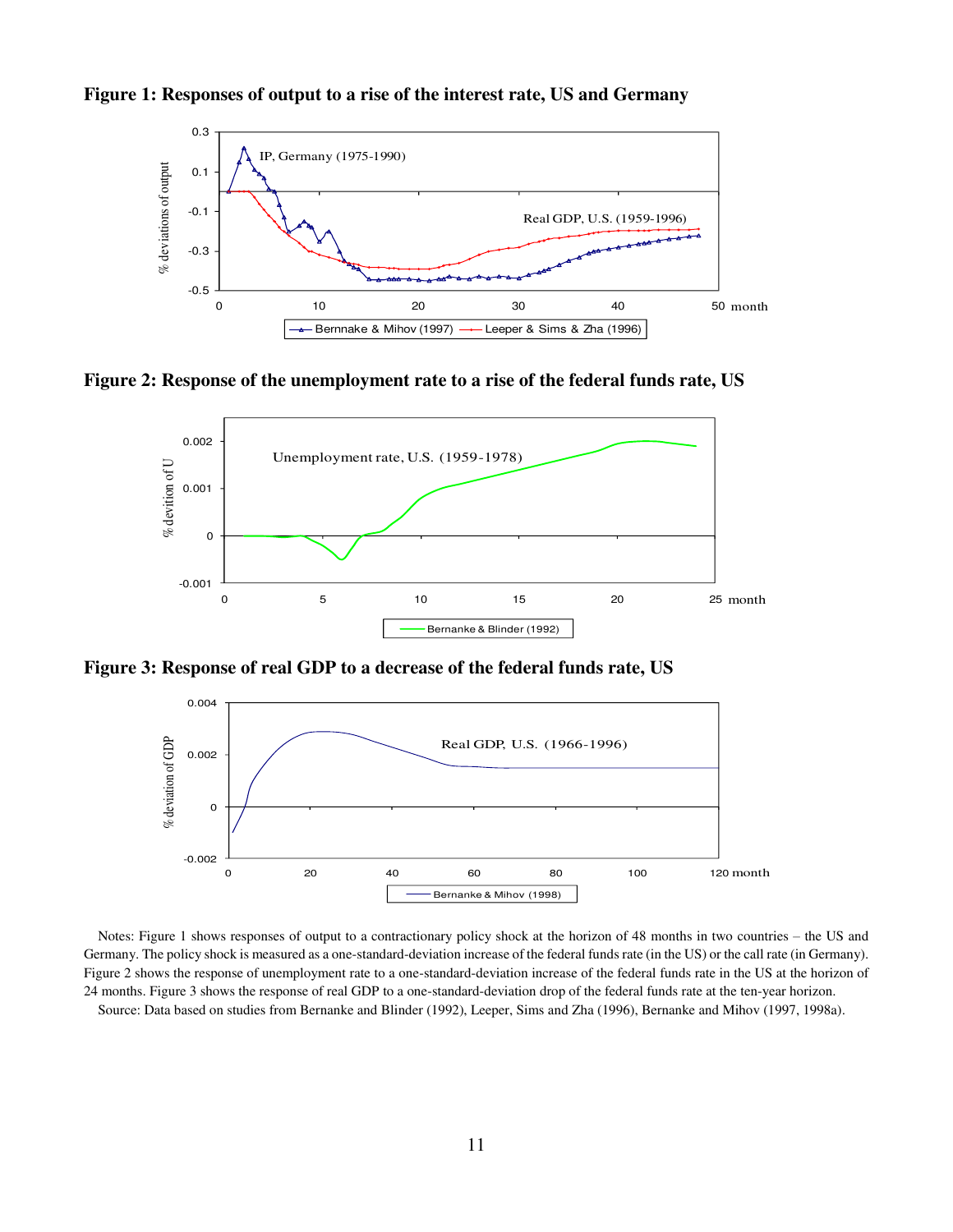### **5. Some Puzzles in the VAR Studies and an Alternative Approach**

To identify the effects of monetary policy from policy reaction to the economy, we need to disentangle exogenous policy movements from systematic policy reactions. The VAR approach attempts to model the central bank's reaction function so as to proxy for exogenous monetary shocks with the structural innovations, which are "changes in a policy variable that are deliberately induced by the central bank actions that could not have been anticipated on the basis of earlier available information" [\(Hamilton 1997:](#page-16-19)  [80\)](#page-16-19). However, an incorrectly specified VAR model would fail in identifying exogenous monetary policy shocks [\(Rudebusch 1998\)](#page-16-20) and lead to puzzling results, which contradict the theoretical predictions. A well-known example is that some VAR models estimate that prices rise with a monetary tightening. This is known as the price puzzle (see, e.g., [Christiano, Eichenbaum, and Evans 1999,](#page-15-10) [Sims 1992\)](#page-16-21).

This puzzle arises because the expected inflation is not included that the central bank has had in mind when setting the policy (see, e.g., [Bernanke, Boivin, and Eliasz 2005,](#page-15-22) [Sims 1992\)](#page-16-21). The forward-looking central banker decides on a policy shift to tightening, given an increase in the inflation expectations. When the policy action is not strong enough to sufficiently reduce inflation, the co-movement of a policy tightening and a rise in prices is observed. The solution to this problem is to include a variable that captures the central bank's inflation expectation – the common practice in the literature is to follow Sims (1992) and include a commodity price index – or include many information variables to possibly closely present the information set that the central banker has had at the decision-making, as modeled in a FAVAR model.<sup>16</sup>

However, even in the most sophisticated model (like FAVAR), it is impossible to proxy for all information that policy-makers have had, particularly their numerical forecasts of future economic developments. In general, if any omitted variable is a determinant of both output and the policy reaction function, omitting it means that it appears in the error terms of both equations for output and the policy reaction function. Then, using the (structural) error term of the latter equation to measure exogenous monetary policy shocks will lead to biased estimates of the effects of monetary policy on output given the correlation of shocks with the error term in the output equation.

<sup>&</sup>lt;sup>16</sup> [Boivin, Kiley, and Mishkin \(2010\)](#page-15-9) present rich evidence on effects of monetary policy, estimated with the FAVAR method.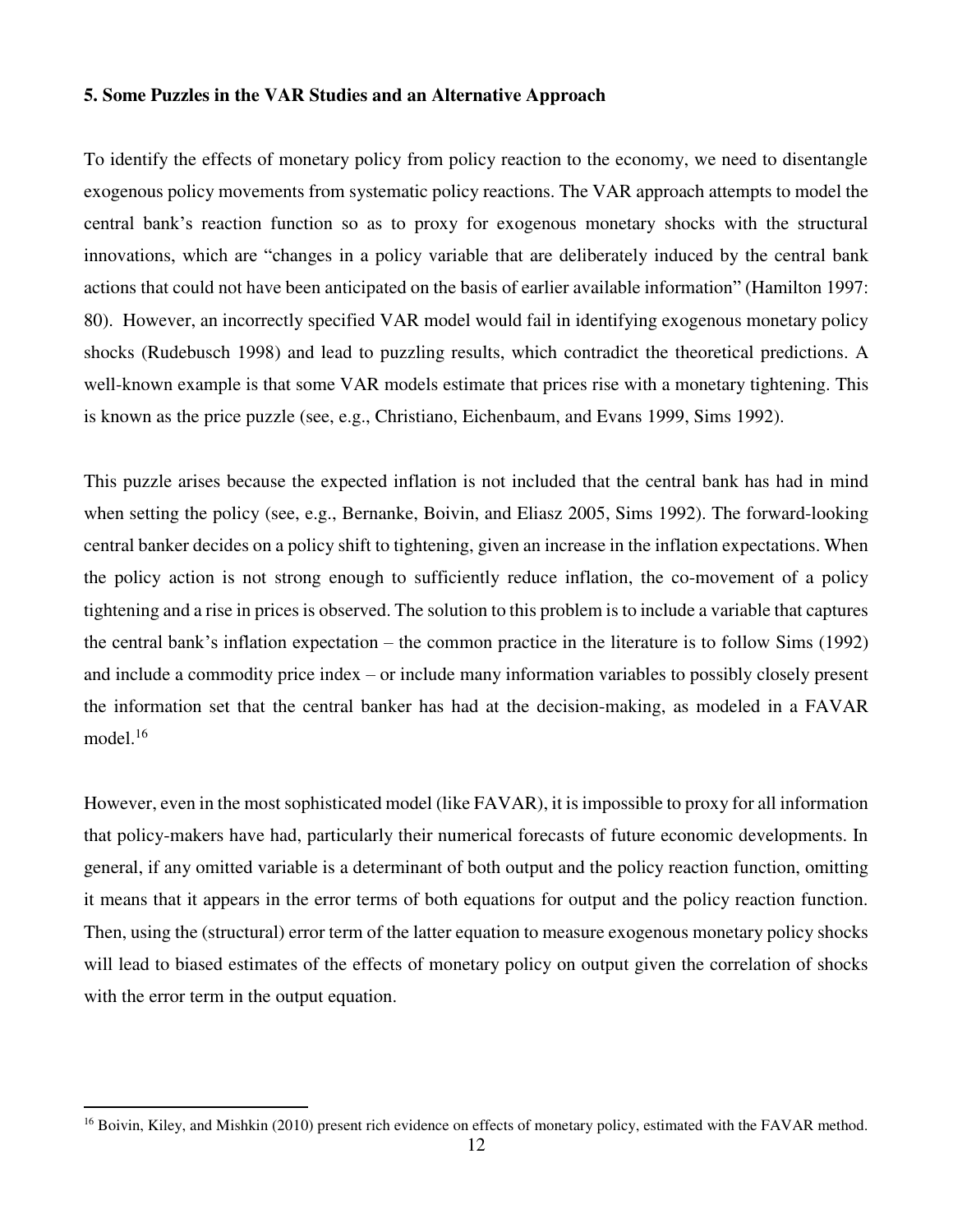An alternative approach, the narrative approach, can be used to solve the identification problem. This approach was pioneered by Friedman and Schwartz in their *Monetary History of the United States* [\(Friedman and Schwartz 1963a\)](#page-15-23) and has been applied by Romer and Romer in a series of studies [\(Romer](#page-16-1)  [and Romer 1989,](#page-16-1) [2004\)](#page-16-22).<sup>17</sup> It "involves using the historical record, such as the descriptions of the process and reasoning that led to decisions by the monetary authority and accounts of the sources of monetary disturbances" [\(Romer and Romer 1989: 122\)](#page-16-1). This information discloses the central bank's intentions for each policy movement. Some of these intentions are neither linked directly to output nor indirectly to those factors that are likely to affect output growth. In this way, we can single out those policy movements that are exogenous to the current and future economic developments in the real side. A regression using these exogenous policy shocks will yield an unbiased estimate of the impact of monetary policy on output. Indeed, compared to what obtained using conventional indicators, Romer and Romer (2004) estimate quicker and stronger effects of monetary policy on output using their narrative-based exogenous monetary shocks.<sup>18</sup>

### **6. Conclusion**

 $\overline{a}$ 

Thanks to numerous contributions, today we have a deeper understanding of monetary policy compared to half a century ago. It can be summed up into several findings. First, in advanced economies, the policy interest rate, rather than the money stock, reflects changes in monetary policy well. More specifically, the measurement of monetary policy is regime dependent and a policy indicator should be carefully studied in the framework of central banks' operating procedures. Second, the proper measurement of monetary policy is essential for accurate estimates of the policy effect. The neutrality conclusions drawn from the studies in the 1980s that purely focus on the money-income relationship are biased due to the imprecise measurement of monetary policy. Third, monetary policy affects real economic activities and the maximum impact is found about two years after a policy shock. This finding is consistent with the evidence obtained for several industrial countries. Fourth, the accuracy of VAR estimates of the effects of monetary policy crucially depends on the validity of identified exogenous policy shocks. A misspecified VAR model could lead to an omitted-variable bias in its estimates and some puzzling results. Alternatively, one can use the narrative approach to disentangle exogenous policy shocks from systematic policy

<sup>&</sup>lt;sup>17</sup> The narrative approach has also been applied in studies on the effects of fiscal policy (see, e.g., Alesina, Favero, and Giavazzi [2012,](#page-15-24) [Ramey 2011,](#page-16-23) [Ramey and Shapiro 1998,](#page-16-24) [Romer and Romer 2010\)](#page-16-25).

<sup>&</sup>lt;sup>18</sup> [Sun \(2013\)](#page-16-26) applies the narrative approach to China, where she identifies three exogenous monetary contraction over 2000-2011 period. Consistent with the established evidence for advanced economies, she finds that monetary policy in China has strong and long-lasting effects on output.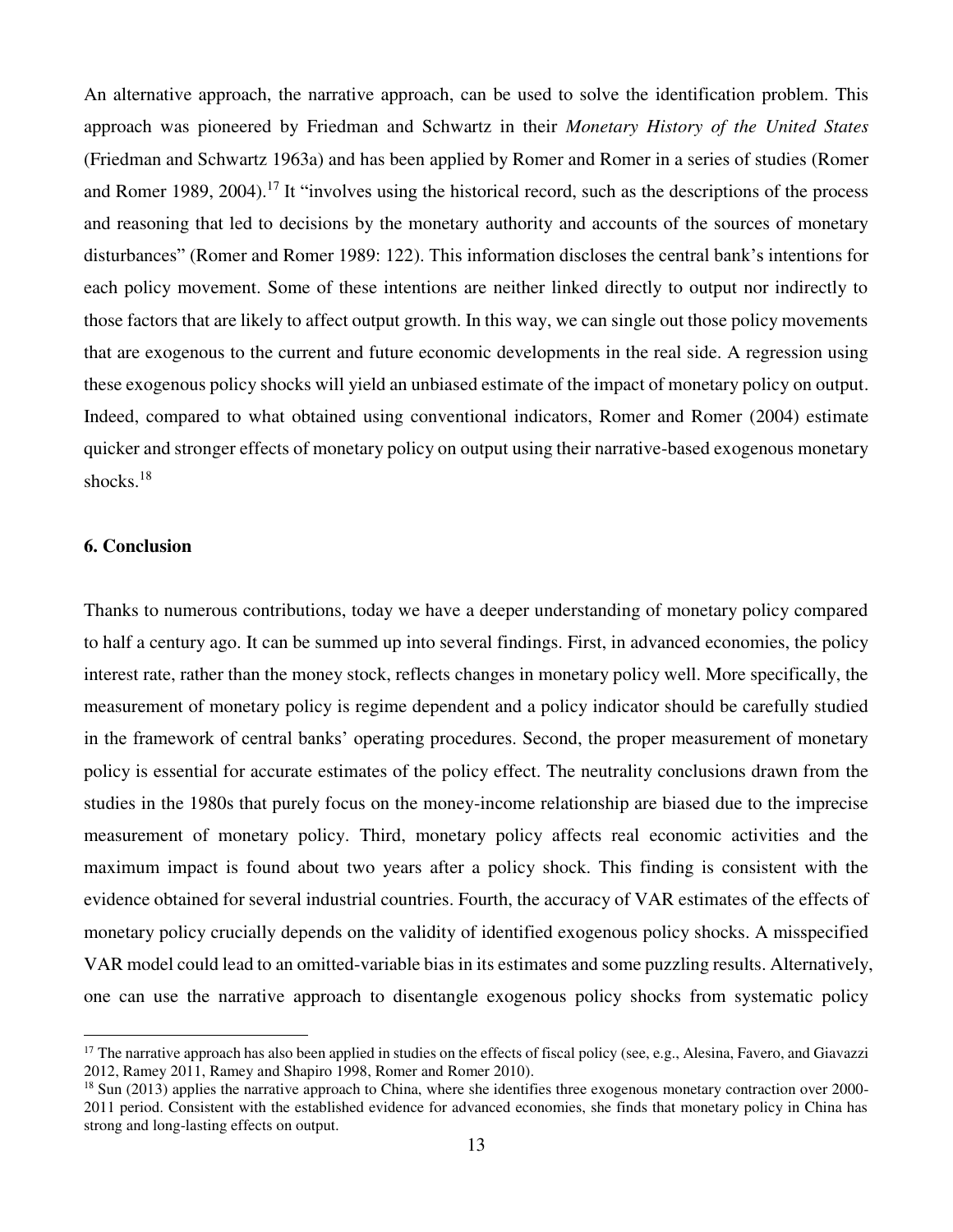reactions based on the information inferred from the central bank's historical documents. A regression using exogenous policy shocks yields unbiased estimates of the effects of monetary policy on output.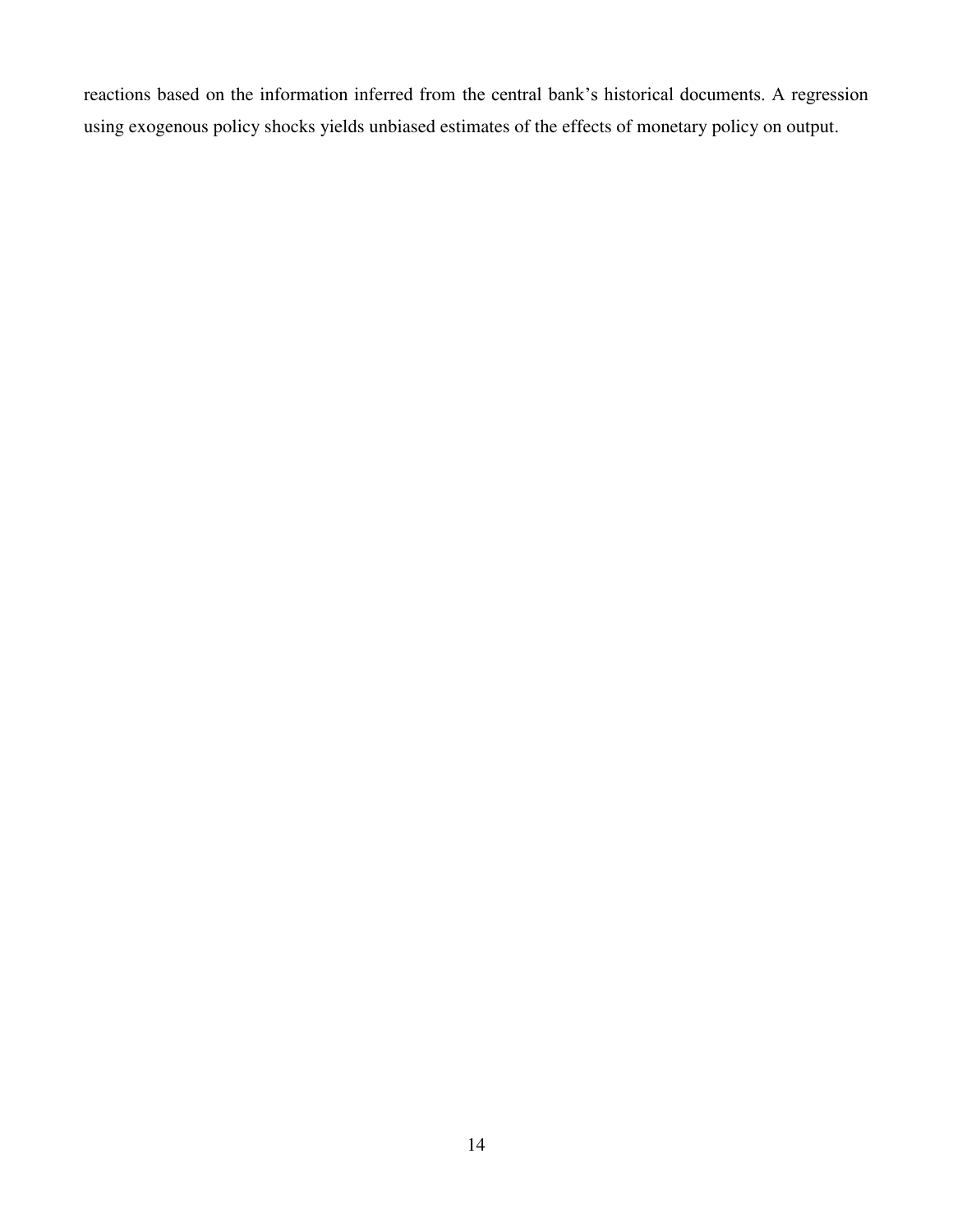# *References:*

<span id="page-15-4"></span>Aghion, Philippe, and Peter Howitt. 1998. *Endogenous Growth Theory*: The MIT Press.

- <span id="page-15-0"></span>Akerlof, George A. 2007. "The Missing Motivation in Macroeconomics." *American Economic Review* no. 97 (1):5- 36.
- <span id="page-15-24"></span>Alesina, Alberto, Carlo Favero, and Francesco Giavazzi. 2012. "The Output Effect of Fiscal Consolidations." *NBER Working Paper Series* no. No. 18336.
- <span id="page-15-12"></span>Andersen, Leonall C., and Jerry L. Jordan. 1968. "Monetary and Fiscal Actions: A Test of Their Relative Importance in Economic Stabilization." *Federal Reserve Bank of St. Louis Review* no. 50 (11):11-24.
- <span id="page-15-1"></span>Ball, Laurence M. 2009. Hysteresis in Unemployment: Old and New Evidence. In *NBER Working Paper No. 14818*.
- <span id="page-15-6"></span>Ball, Laurence M., Gregory Mankiw, and David Romer. 1988. "The New Keynesian Economics and the Output-Inflation Trade-Off." *Brooking Papers on Economic Activity* (1988 (1)):1-82.
- <span id="page-15-13"></span>Bernanke, Ben S. 1996. "Comment on "What Does Monetary Policy Do"." *Brookings Papers on Economic Activity* no. 1996 (2):69-73.
- <span id="page-15-15"></span>Bernanke, Ben S., and Alan Blinder. 1992. "The Federal Funds Rate and the Channels of Monetary Transmission." *American Economic Review* no. 82(4) (Sep.):901-921.
- <span id="page-15-22"></span>Bernanke, Ben S., Jean Boivin, and Piotr Eliasz. 2005. "Measuring the Effects of Monetary Policy: A Factor-Augmented Vector Autoregressive (FAVAR) Approach." *Quarterly Journal of Economics* no. 120 (1):387- 422.
- <span id="page-15-19"></span>Bernanke, Ben S., Mark Gertler, and Mark W. Waston. 1997. "Systematic Monetary Policy and the Effects of Oil Price Shocks." *Brookings Papers on Economic Activity* no. 1997 (1):91-157.
- <span id="page-15-16"></span>Bernanke, Ben S., and Ilian Mihov. 1997. "What Does the Bundesbank Target?" *European Economic Review* no. 41 (6):1025-1053.
- <span id="page-15-21"></span>Bernanke, Ben S., and Ilian Mihov. 1998a. "The Liquidity Effect and Long-Run Neutrality." *Carnegie-Rochester Conference Series on Public Policy* no. 49:149-194.
- <span id="page-15-17"></span>Bernanke, Ben S., and Ilian Mihov. 1998b. "Measuring Monetary Policy." *Quarterly Journal of Economics* no. 113 (3):869-902.
- <span id="page-15-5"></span>Blanchard, Oliver J., and Lawrence H. Summers. 1986. "Hysteresis and the European Unemployment Problem." *NBER Macroeconomics Annual* no. 1:15-78.
- <span id="page-15-7"></span>Blanchard, Olivier J. 1990. "Why Does Money Affect Output? A Survey." In *Handbook of Monetary Economics*, edited by B. M. Friedman and F. H. Hahn, 779-835. Elsevier.
- <span id="page-15-9"></span>Boivin, J., M. T. Kiley, and F. S. Mishkin. 2010. "How Has the Monetary Tansmission Mechanism Evolved Over Time?" *National Bureau of Economic Research Working Paper* no. No. 15879.
- <span id="page-15-10"></span>Christiano, Lawrence J. , Martin Eichenbaum, and Charles L. Evans. 1999. "Monetary Policy Shocks: What Have We Learned and to What End?" In *Handbook of Macroeconomics*, edited by John B. Taylor and Michael Woodford, 65-148. Elsevier.
- <span id="page-15-18"></span>de Grauwe, Paul, and Cláudia Costa Storti. 2004. "The Effect of Monetary Policy: A Meta-Analysis." *CESifo Working Paper* no. No. 1224.
- <span id="page-15-20"></span>de Grauwe, Paul, and Cláudia Costa Storti. 2008. "Monetary Policy and the Real Economy." In *Economic Policy Proposals for Germany and Europe*, edited by R. Schettkat and J. Langkau, 29-53. London and New York: Routledge Taylor & Francis Group.
- <span id="page-15-2"></span>de Long, J. Bradford, and Lawrence H. Summers. 1988. "How Does Macroeconomic Policy Affect Output?" *Brookings Papers on Economic Activity*:433-494.
- <span id="page-15-14"></span>Eichenbaum, Martin, and Kenneth J. Singleton. 1986. "Do Equilibrium Real Business Cycle Theories Explain Post-War U.S. Business Cycles?" *NBER Macroeconomics Annual* no. 1986 (1):91-145.
- <span id="page-15-8"></span>Friedman, Benjamin M. 1990. "Changing Effects of Monetary Policy on Real Economic Activity." *NBER Working Paper* no. No. 3278.
- <span id="page-15-3"></span>Friedman, Milton. 1968. "The Role of Monetary Policy." *American Economic Review* no. 58 (1):1-17.
- <span id="page-15-23"></span>Friedman, Milton, and Anna J. Schwartz. 1963a. *A Monetary History of the United States 1867-1960*. Princeton: Princeton University Press.
- <span id="page-15-11"></span>Friedman, Milton, and Anna J. Schwartz. 1963b. "Money and Business Cycles." *Review of Economics and Statistics* no. 45 (1):32-64.